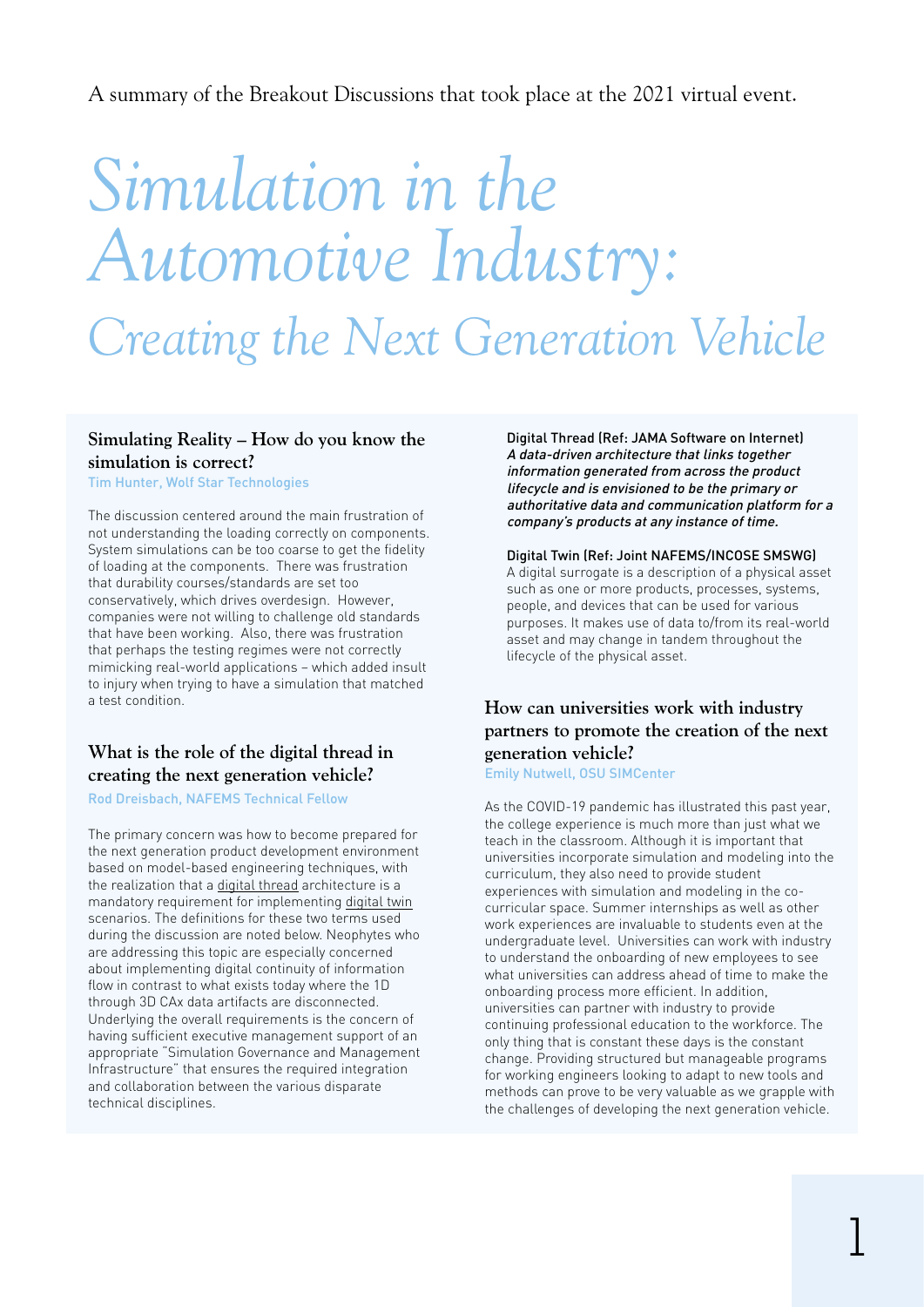# **What is the role of simulation in vehicle electrification for the next 10 years?**

Kristian Flores, Ford Motor Company

Topics Discussed:

- The system modeling needs to handle different infrastructures and configurations using 1D, 2D, and 3D simulations, capable to manage ICE, BEV, and HEV vehicle configurations.
- Batteries and cells are the greatest challenges in the design of electric vehicles and they open a great opportunity to tackle them with simulation.
- Lithium plating phenomenon caused by the Fast Charging strategies can be predicted with simulation since this phenomenon cannot be measured physically.
- Challenges in the battery cell design are the thermo-chemical-mechanical interaction, which leads to a multi-physics problem that needs to be account for optimization of the cells.

# **How automation, AI, and machine learning will disrupt the CAE industry and the relevant job security in the future, and what skills should we prepare now to face the challenge?**

John Liu, Ford Motor Company

Participants agree that it is no use to try to resist the technology transformation as history has shown that no one can stop the progress of technology that can make work more efficient and effective. Automation, AI, and machine learning-enabled CAE tools and methods present huge potential to improve design, testing, and manufacturing efficiency and effectiveness. We, as CAE analysts, should embrace the opportunity and learn and adopt the new technology to make us more efferent and effective, and there are many different ways we can get involved, learn, lead and adopt, such as proactively learning the relevant new tools and methods, etc.

#### **For vehicle automation projects, what is the right balance between simulation and testing for training and validation?**

Emily Horn, Deere & Co.

The conversation quickly moved off of using simulation to train AI and instead centered more on using simulations for design optimization and design robustness. The group discussed the benefits of using Design of Experiments vs. numeric optimization, using those techniques together, and using the iterations completed during optimization to learn more about model sensitivities. The group also discussed the benefits of including input distributions and/or tolerances for robust design techniques. While the

group agreed on the benefits of looking at variation within the design, the group had different experiences regarding the ease and cost of obtaining adequate data (or valid assumptions) for realistic input variation. For software and controls design, simulation, and robust design techniques have helped companies improve their virtual calibration to reduce the amount of parameter or gain tuning needed via physical testing. Again, the companies had different experiences regarding how much reduction in physical calibration they have experienced and everyone agreed that physical calibration will be necessary for the foreseeable future. The social aspect of job displacement and retraining was also discussed at this point due to the replacement of calibration engineers with simulation. The re-skilling of our workforces is seen across the board from displacing calibration engineers with simulation to displacing traditional simulation engineers with automation; our simulation engineers are now required to have more skills in programming and software development to automate our simulation processes. Finally, the value of simulation is seen via robust design, design optimization, and improving the efficiency of calibration; a few companies felt that proving the worth of simulation to other communities is most clearly demonstrated when simulation is connected with our systems engineering tools to expose the simulation process and results to a larger community.

#### **This time it's different: The role of simulation in the design, development, and manufacture of all-electric vehicles.**

Keith Meintjes, CIMdata & NAFEMS Technical Fellow

Keith Meintjes introduced the discussion with a comment that automakers are already reducing resources devoted to the development of vehicles with petroleum fuel-based powertrains. He expects demand for (new) electric vehicles to increase dramatically in 2023 and beyond. He suggested that simulation for electric vehicles would be different because of:

- 1. Changes in physics, such as battery vs. combustion chemistry;
- 2. Changes in loads, such as those imposed by the powertrain on the vehicle structure, and;
- 3. Changes in vehicle design.

He noted that these changes are largely separate from simulation requirements for autonomous vehicles and intelligent highways.

Noise and vibration: Powertrain excitation concerns are much reduced. Higher frequencies will be more relevant, pushing us towards SEA (statistical energy analysis) techniques. There was disagreement on whether N&V simulation would become less important; noise may not be as loud, but it may be more annoying or unpleasant.

Vehicle structure; Body-in-White and chassis: Powertrain loads are different. Vehicle design will change, perhaps to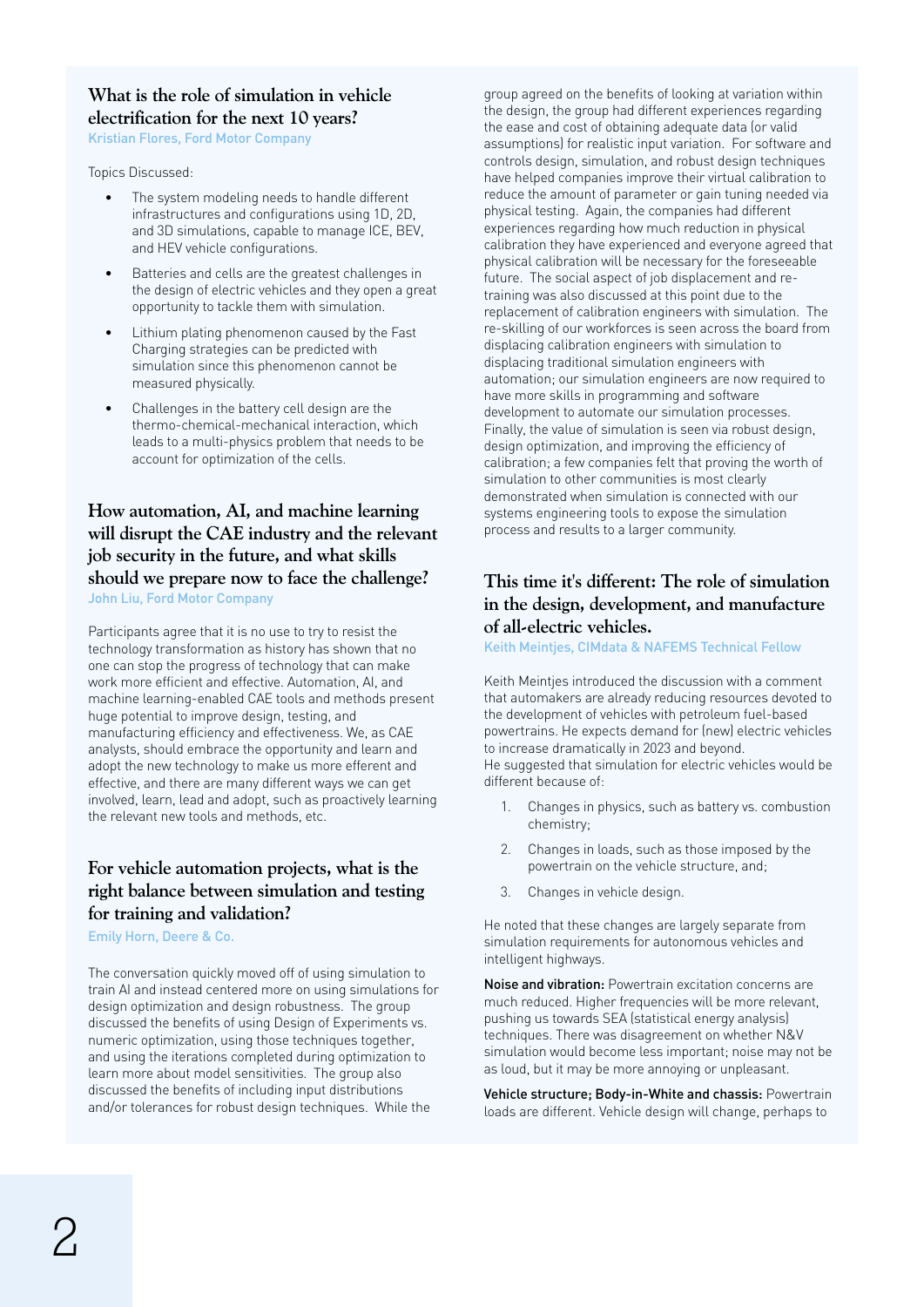a great extent, with the different constraints for powertrain (and cooling and induction and exhaust) system packaging.

Crash: The requirements remain, subject to changes in vehicle structural architecture. Battery damage during impact is a new consideration.

Aero: Requirements remain. The underbody may be enclosed. Front-end shape may change appreciably due to changed powertrain (engine) packaging requirements.

Fluids and thermal: Thermal optimization for issues like passenger comfort and batteries will be especially important. High temperatures (combustion and exhaust catalysis) and waste heat dissipation are of much less concern.

Vehicle simulation: Tools like MatLab, AMESim, and GT-Power will remain essential for system simulation and simulation. Obviously, they need to comprehend changes in vehicle architecture and systems.

Controls: While control systems remain a critical issue, it was felt that the overall problem is much simpler for allelectric powertrains than for petroleum powertrains. Keith noted that powertrain calibration is a significant contributor to critical path timing for conventional (petroleum) vehicle development.

Chemistry: It was felt that the chemistry issues are much simpler (batteries vs. combustion), but also much different.

Vehicle Development: One of the keynote speakers had said that with shortened development time, vehicle styling (Class A CAD surfacing) and die development (manufacturing simulation, metal stamping) would be on the critical path and receive increased attention.

#### **With the shift towards more vehicle automation (incl. ADAS/AD), what are the challenges facing the virtual validation of these new technologies?**

Karim Zouani, Ford Motor Company

- 1. Management of the requirements needs to be improved. Some requirements are not well defined/written and can be misinterpreted or hard to validate. Lack of a standard to cascade the requirements (SysML, Word documents, PowerPoint,..).
- 2. Linkage of simulation models to requirements is not automatic. The process is often manual with no traceability of the simulation models to the requirements.
- 3. Some suppliers do not have the capabilities to build simulation models required for ADAS validation. Others don't incorporate MBSE as part of the product development process.
- 4. Modeling of some sub-systems/components is still a challenge. In particular, sensors modeling capabilities are very limited.
- 5. Models created with different tools cannot be exchanged due to a lack of common standards (or adoption of existing standards).
- 6. Tool vendors are pushing for their ecosystem. This is often not feasible since the eco-systems used are varied and there is a lot of legacies.
- 7. Selecting the right tool and building confidence in simulation takes years.
- 8. Identifying scenarios that are important to feature validation is still a challenge. How do we know when it is enough?

### **What is the role of classical CAE methods for Big Data?**

Nagesh Gummadi, Ford Motor Company

Discussion started with Nagesh's brief introduction about the topic: CAE is preferred when limited inputs (data) are available and physical interpretation of the data is essential. Big data, ML and AI are used interchangeably. Big data relies on a large amount of data for the answers. In most cases, interpretability is not necessary. A hybrid approach that keeps the physics of the problem for interpretation and at the same time, makes use of available big data may be a preferred way at this time.

Alan indicated that he is using the available big data to determine the inputs for the problems he is involved with. He suggested that one might be able to capture the inherent non-linearities in the physical system by making use of the Big data very effectively. He also cautioned about the quality of the data available as the data collected is not systematically collected. Malcolm concurred with that opinion saying that using wrong or unsuitable data will lead to a totally erroneous conclusion. Suman views some problems (from a flow perspective) where linearized interpretations are sufficient for an answer may make use of AI-based algorithms very effectively at this time. Problems that need 3D representation may not be able to use Big data alone for interpretation and some sort of Hybrid approach may be required. He referred to some ongoing research work where reduced-order models are effectively used to generate multiple data sets. This data is effectively used to generate solutions (response surfaces, reinforced learning, etc.). Malcolm commented that theoretically if enough parametrization is done, it is possible to use ML for 3D simulations also. Suman referred to some recent work from NVIDIA and the University of Illinois. Sunil indicated that his team is working with a company to generate AL algorithms for simple CFD problems. At this stage, they have generated a significant amount of training sets using conventional CFD models and are trying to develop an AI method for physically interpretable parameters for a simple 3D problem. This is an investigation to see if deep learning can replace Navier Stokes for simple fluid problems. Malcolm indicated for any successful implementation of Big Data-based algorithms, data management (appropriate data required and how they are stored and